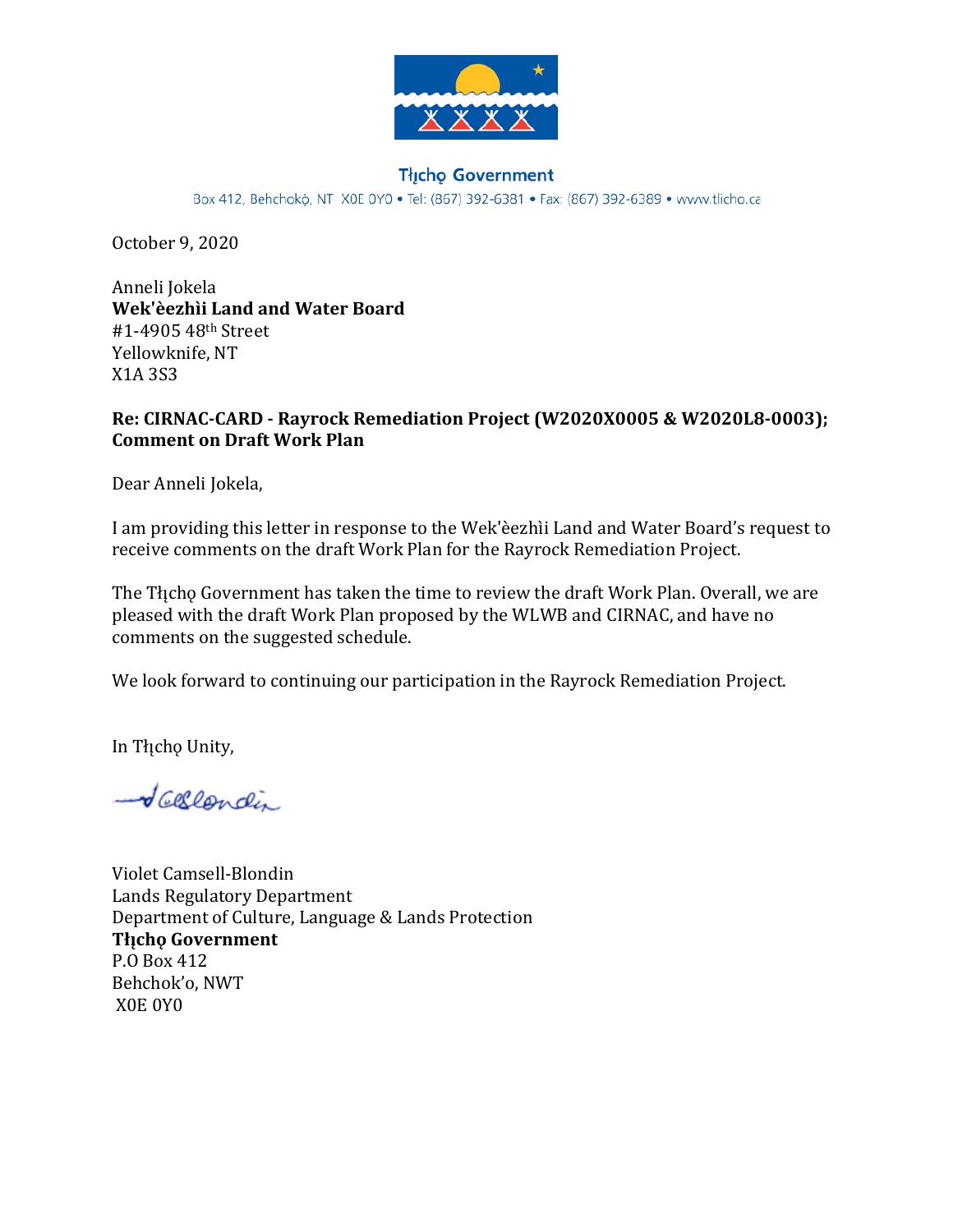Northwest Territories Territoires du Nord-Ouest

Government of Gouvernement des

October 13, 2020

Joseph Mackenzie Chair Wekeezhii Land and Water Board #1-4905 48th Street Yellowknife, NT X1A 3S3

Dear Mr. Mackenzie,

#### **Re: CIRNAC CARD Water Licence Application – W2020L8-0003 Land Use Permit Application – W2020X0005 Rayrock Remediation Project Draft Work Plan Request for Comments**

The Department of Environment and Natural Resources (ENR), Government of the Northwest Territories has reviewed the draft work plan at reference based on its mandated responsibilities under the *Environmental Protection Act,* the *Forest Management Act*, the *Forest Protection Act, the Species at Risk (NWT) Act, the Waters Act* and the *Wildlife Act* and provides the following comments and recommendations for the consideration of the Board.

## **Topic 1: Pre-Hearing Conference Date**

# **Comment(s):**

The Pre-Hearing Conference is currently scheduled to be held 16 days prior to the deadline for interventions. ENR notes that in order to be able to summarize the topics of concern to be discussed at the hearing, the Pre-Hearing Conference should take place after Interventions have been submitted.

## **Recommendation(s):**

1) ENR recommends that the Pre-Hearing Conference be held after the Intervention deadline. This allows parties attending the Pre-Hearing Conference to summarize the topics of concern that will be discussed at the hearing, as per their submitted Interventions.